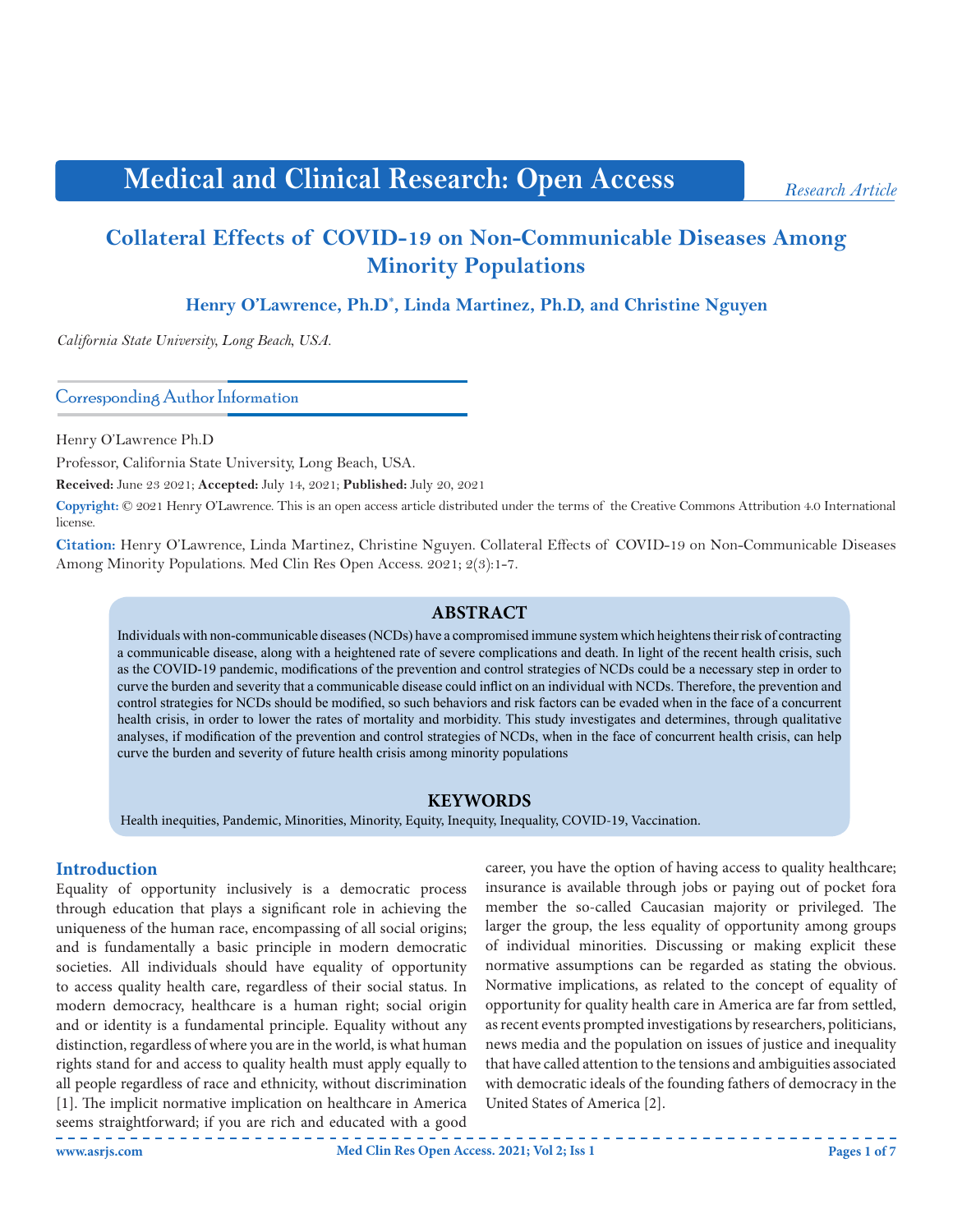People should be able to receive the care they need, regardless of their ethnic background and without prejudice. Equity, as defined by WHO is the absence of unfair and avoidable or remediable differences in health among population groups defined socially, economically, demographically, or geographically [3]. The Criteria of efficiency and equity are very important when assessing the actual performance of health systems. Health equity is a fair distribution of the costs of health services and the benefits, obtained from the use among different groups in the population. Indicators of who pays for health services and who receives benefits provides evidence on the basis of which judgments can be made by the degree of equity achieved by particular health systems; as such, equity is expressed in two different ways, as horizontal and vertical equity [1]. Horizontal equity is defined as equity between individuals with the same health care needs. Vertical equity is defined as individuals with unequal needs receiving unequal or different health care [4]. Efficiency is defined in two different dimensions, as macroeconomic efficiency that refers to the total costs of the health system in relation to the overall health status of a country, while microeconomic efficiency simply refers to the scope of achieving greater efficiency from existing resources [1].

Looking at the distribution of the COVID-19 vaccine and its effectiveness is significant, and is a shining example of what the CARES Act means for the industry. The CARE Act's main focus was about helping the health care industry navigate the immediate needs associated with the pandemic and helping hospitals manage the immediate financial fallout associated with the influxes of COVID-19 related cases, as well as encouraging manufacturers in expediting the development of necessary drugs and supplies that would eliminate or reduce the pandemic, in addition to providing the full utilization of telehealth services expansions. In this regard, it is important to discuss and validate the two types of microeconomic efficiency – allocative efficiency that devotes resources to a mix of activities that have the greatest effect on health, such as cost effectiveness and technical efficiency that use only the minimum necessary resources to finance, purchase, and deliver a particular activity or set of activities, as avoiding waste [1].

According to Bassett & Muhammad, the COVID-19 Virus has brought to light many of the health inequities that exist in the world today. A recent AMA report (June 2, 2020) indicates that African Americans are disproportionally affected by COVID-19. Currently, "there is no comprehensive race and ethnicity data and research repository of COVID-19 testing, hospitalizations or mortality" (para. 15). This data needs to be collected and studied in order to provide adequate care for underserved communities. This lack of data could also affect treatment and vaccinations, due to incomplete knowledge on environmental and genetic factors of various ethnicities.

In preparation for COVID-19 vaccine distribution, congress passed a \$73 billion dollar bill to be used by the Department of Health and Human Services to support COVID-19 vaccine and therapeutic development and distribution; diagnostic testing and

contact tracing; mental health and substance abuse prevention and treatment services; child care support; and other activities related to the coronavirus. This includes \$8.75 billion for the CDC to support federal, state, and local public health agencies to distribute, administer, monitor, and track the coronavirus vaccination, with \$500 million set-aside for improving the nation's public health data systems and \$3 billion in additional grants for hospital and healthcare providers to be reimbursed for healthcare-related expenses or lost revenue directly attributable to the pandemic, and \$1.25 billion to the National Institutes of Health to support research and clinical trials related to the long-term effects of COVID-19, as well as continued support for its Rapid Acceleration of Diagnostics for COVID-19 programs. Also included, was \$55 million for continued work on FDA efforts to facilitate the development and review, both pre-market and post-market, of medical countermeasures, devices, therapies, and vaccines to combat the coronavirus. In addition, funds will support medical product supply chain monitoring and other public health research and response investments [5].

The issue of health resource allocation has always been a major concern and criteria for efficiency and equity are very important when assessing the actual performance of health systems according to O'Lawrence [1]: "Efficiency can be defined in two different dimensions as macroeconomic efficiency, which refers to the total costs of the health system in relation to the overall health status of each country, while microeconomic efficiency simply refers to the scope of achieving greater efficiency from existing resources. There are two types of microeconomic efficiency; they are (a) allocative efficiency that devotes resources to a mix of activities that have the greatest effect on health such as cost effectiveness and (b) technical efficiency that uses only the minimum necessary resources to finance, purchase, and deliver a particular activity or set of activities as avoiding waste" (p. 121).

Therefore, equity in healthcare is fair distribution of the costs of health services and the benefits obtained from their use among different groups in the population; and indicators of who pays for health services and who receives benefits provides evidence on the basis of which judgements can be made on the degree of equity achieved by particular health systems. As such, equity is pressed in two different ways, horizontal and vertical equity. Vertical equity is defined as individuals with unequal needs receiving unequal or different health care; and also emphasizes individuals with different levels of need can receive appropriately different amounts of health resources. Horizontal equity is defined as equity between individuals with the same health care needs [1].

The COVID-19 pandemic revealed systemic flaws in the U.S. food system that fail to protect against hunger and diet-influenced NCDs. The pandemic also exposed conditions that made individuals with low-incomes, disenfranchised, discriminated-against, and chronically ill, the most vulnerable to harm from COVID-19 [5]. Structural weaknesses also revealed during this pandemic that globally, countries including the advanced ones are not prepared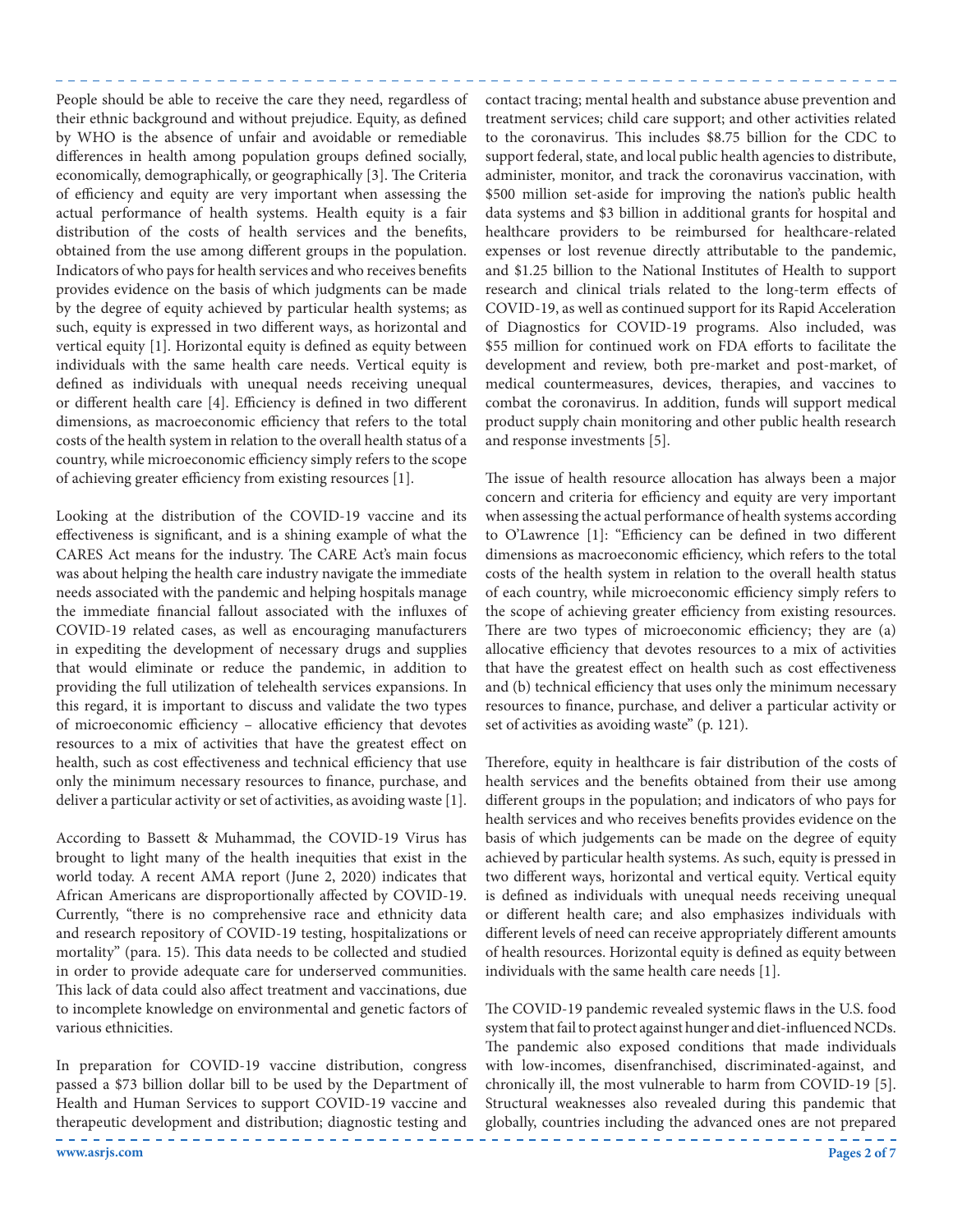for global health security cooperation and challenges. According to Vanderbruggen, et al. [6], in a self-reported web-based survey in Belgium, societal interventions against a communicable disease, such as COVID-19, also motivate an increase in alcohol and tobacco use compared to prior the implementation of societal interventions. Out of 3,632 respondents, 30.3% stated they consumed more alcohol during the lockdown than they did before the lockdown. And out of 3,632 respondents, 7.3% stated they smoked more cigarettes during lockdown than they did prior to the lockdown. Upon observation of the motives that drove respondents to consume more alcohol or smoke more cigarettes were boredom, lack of social interactions, loss of daily structure, reward, loneliness, and friendliness [6]. The increase of alcohol and tobacco use during a period of societal interventions raises concerns about an increased prevalence of substance abuse disorders for years following a health crisis. Individuals with addictions are at higher risk of morbidity and mortality during a health crisis [7].

Adaptation of positive coping strategies (relaxation, physical activity, and social support) in response to stressors caused by a health crisis, such as COVID-19, might avoid alcohol and tobacco use as a method of coping. Relaxation through relaxing activities or practicing calming techniques like mediation can help manage stress and improve overall coping. Physical activity not only reduces the risk factor of developing NCDs, but is also a good way to handle stress. Lastly, seeking social support from family, friends, or equivalents can efficiently maintain mental health (Semel Institute for Neuroscience and Human Behavior, n.d.).

# **Purpose of Study**

A thorough review and evaluation of the current research provide a comprehensive overview of the current trends and theories related to the COVID-19 pandemic and the collateral effects it has on minorities and underserved groups. Some of these collateral effects include disproportionate risk of contracting COVID-19 and serious illnesses, and mental health conditions also disproportionally affected specific populations, such as young persons, Hispanics, African Americans, essential workers, unpaid caregivers, and those receiving treatment for pre-existing psychiatric conditions. Symptoms of anxiety or depressive disorders, COVID-19-related trauma- and stressor-related disorders, initiation or increased substance use, and serious suicidal behavior are commonly reported among adults 18 and above [8].

With the evidence on current trends in income and wealth inequality, access to quality health care, systemic racism, and the rise of unemployment among the minority populations; there is a need to determine if these rising inequities harm the middle class and the lower class in the country. Therefore, the purpose of this research is to determine whether the modification of prepandemic prevention and control strategies of NCDs, when in the face of the concurrent health crisis, can ease the burden and severity of collateral challenges from this disease and future health crises and aid in lowering the rates of morbidity and mortality among the minority populations. This study uses secondary data to

report healthcare inequalities among minorities and to determine the short-term effects of COVID-19 on healthcare availability to the underserved populations; in particular, to minorities who are considered to have been most effected by the pandemic. Clemmensen, et al. [9] suggested that during this COVID-19 crisis, societal interventions, such as social distancing, self-isolation, and lockdowns, against a non-communicable disease, along with experiences of distress and anxiety, influenced behaviors that act towards the risk factors associated with NCDs. Physical inactivity, unhealthy diet, and alcohol and tobacco use also contributed to this factor. These behaviors not only put individuals at risk of developing NCDs, but also heightened the risks of severe complications upon contraction of communicable disease for individuals with NCDs [10].

## **Significance**

The health of an individual not only depends on physical activity, but on a healthy diet as well. The use of technology can also provide healthy recipes for home preparation, and online delivery of healthy foods and provide positive changes in healthier food result [11].

Strengthening of U.S. federal hunger protection programs, like SNAP (Supplemental Nutrition Assistance Program), can also reduce the prevalence of diet-influenced NCDs. Adults on SNAP tend to have fewer illnesses, miss less work, need fewer medicalrelated visits, and be less distressed. Older adults on SNAP are able to live independently, need less medical care and hospitalization, and are more likely to comply with medication routines. Children on SNAP tend to have fewer infections and better overall health. The reversal/improvement of the food and nutrition policy enacted by the Trump administration is necessary to minimize the damage on SNAP, USDA's research program, and school meals and will maximize access to healthy, safe, and true foods [1,12].

This research also contributes to growing understandings of how racism impacted healthcare in America coupled with intentional and repeated delays in providing care at critical times to prevent loss of life, for example, the case of an African American female doctor who died of COVID at the age of 52 and left her aging parents and her 19 years old son behind [13]. According to Samra & Hankivsky [14], western settings are the downstream effect of medical education on doctors and patients that have been shaped by patriarchal and colonial histories and values, as patriarchal cultures in medicine that are known in medicine to constrain women doctor's career choices and progression internationally; whereas, medical textbooks reinforce norms based on Whiteness by under-representing racial and ethnic minorities, such as different presentations and clinical signs of patients with darker skin tones.

Really, there is no scientific justification for use of term as White, Black or Caucasian to define human pigmentation; rather, these terms touch on issues much deeper than human skin pigmentation. According to Donovan, it rekindles the questions pertaining to race and the very origin of humans or whether race exists "outside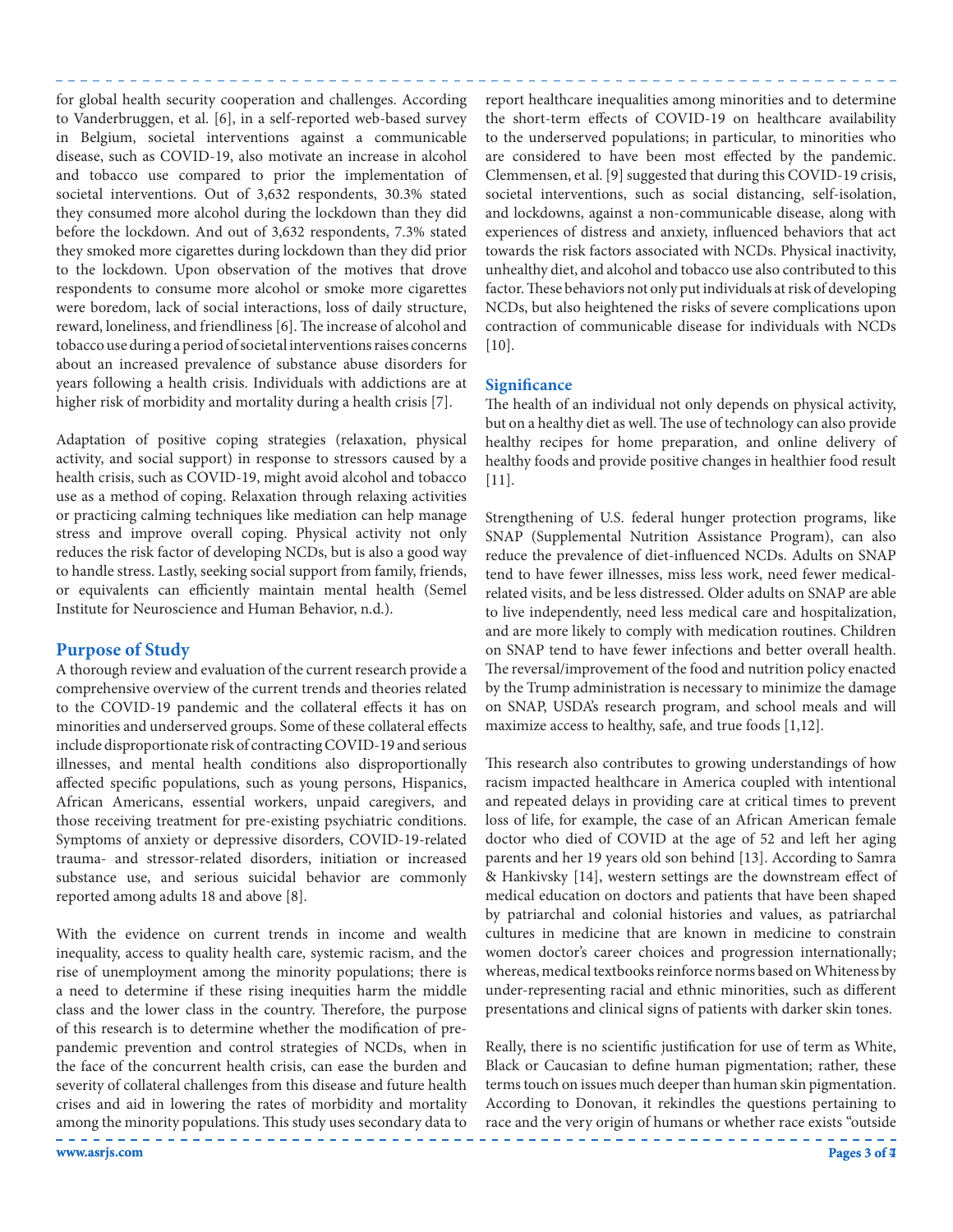our curious, and sometime devious minds." (p.1). Therefore, exporting western biomedical knowledge to other global settings reinforces inequality and to dismantle this power structure in medicine requires complex thinking that goes beyond focusing on one dimension at a time, either patriarchy or racism. This is very important and relevant to the decolonizing global health movement.

#### **Research Problem**

Humankind has always been interconnected with their communities, historically expanding its range of activities and scientific advancements with discoveries of geographical regions in 1492 and the industrial revolution of the 18th century. Today, we may call it globalization, as an imminent direction for economic growth as it has now powerfully demonstrated that the guiding force that backs globalization is the scientific and technological advancement and productivity evolution and not necessary of society's subjective will [15]. It is also very important to know that to abuse humans just for the purpose of succeeding in business or creating wealth, such as slave labor is another global health issue; it is disturbing reading and seeing some multinational corporations sought after free trade at the cost of human rights and the appalling treatment of individuals for profit, which is exceedingly unethical, as it regards minorities [16].

Therefore, colonialism and colonialization have totally rubbished the human race of their identity, originality, and their roots; of who we really are regardless if you are of African descent or European, indigenous people, Native Indians, Persians, Arab and many others living in America. The results of this colonialization brought racism upon America and destroyed the human relations and dignity that could have been part of the American identity/dream, as truly a melting-port. Rather, race is classified as WHITE and BLACK (the more privileged and superior and the less privileged and less superior – called the "Minorities") in America and has created disunity among people. Racism plays a major role in access to quality healthcare among minority groups in the U.S., especially among African Americans and other minorities, such as Native Americans and Latinos, while many experiences huge obstacles to access quality health care services, especially when they are poor and less educated about their rights. Racism, is the major health crisis that we can no longer ignore if we are to continue to be successful as a nation and it is the foundation of NCDs.

Samra & Hankivsky [14] suggested that Caucasian American women experience advantages over African American men during medical school selection and training for their medical education and workplace experiences. Despite the prevailing gender inequity in medicine, both are not equal, and neither is homogeneous in their experiences of advantages or disadvantages. The "challenge in medical cultural norms and the system of inequities they produce and reproduce start with rejecting the idea that one system of inequality is more important than any other, as different inequities are intertwined and experienced simultaneously. During medical training implicit and explicit biases based on social stereotyping shape the identification, cultivation, and selection of individuals chosen for programs, whereas few studies have examined such biases on the relative lack of diversity in medicine, or how they operate through medical culture" [14]. Indeed, unconscious bias can contribute to systematic underestimation of the capabilities of qualified women, ethnic minorities, and internationally trained applicants. Medical education requires learning associations contingent on schemas knowledge that is based on patterns and can inadvertently teach stereotypes relating to social identity categories [14]. The Institute of Medicine also notes that bias, stereotyping and prejudice may play an important role in persisting healthcare disparities that address that these issues should be included when recruiting more decal professionals from underrepresented groups. Bias also plays a significant role by way of unconsciously influencing the information provided on how an individual is perceived, leading to unintended disparities that may have real consequences in medical school admissions, patient care, faculty hiring, promotion, and opportunities for growth [17].

The misconceptions of racism in America need to be corrected once and for all. Unfortunately, colonialization and colonialism have robbed the human race of their identity in this country, as a result of a philosophy which makes one race superior and another race inferior. Africans were brought to this country as slaves and it was not intended for them to be free, but to be oppressed forever. The problem of today is similar to the story in the bible when the Egyptians refused to let Israeli's God's people go. The racial issue has been here from foundation of this country; and when the constitution was written that all men are created equal, it was not intended for Africans to be part of the equation. They were called Black people just to make them feel inferior and the powers of the time called themselves white which was considered superior, and that is the major problem. Until we start to educate ourselves in this country that we are all one human race and equal in creation and, focus more on our different cultures/differences that make this country unique and powerful, things will never change. The unfair history of abuse and discrimination of Africans and Native American is demanding equality and it is time for policy review on racism for change. There is only one human race with many different ethnicities, pigmentations of skin, roots and so forth, race is just not based on black and white.

Compounding further disparity in minority populations often reveals multiple risk factors that place these populations at a higher risk for a serious case of COVID-19 [18]. In addition to the risk factors already mentioned, social determinants/inequities often seen in minority populations include inaccessibility to quality housing/neighborhoods/physical environment, health insurance, and education; high risk occupations, income gaps, and discrimination will have a higher prevalence of NCDs, and are therefore are more vulnerable to COVID-19 and the risk of infection and serious illness [19].

Educational inequalities, economic inequalities, ethical concepts, such as fairness and inequalities and historical racism make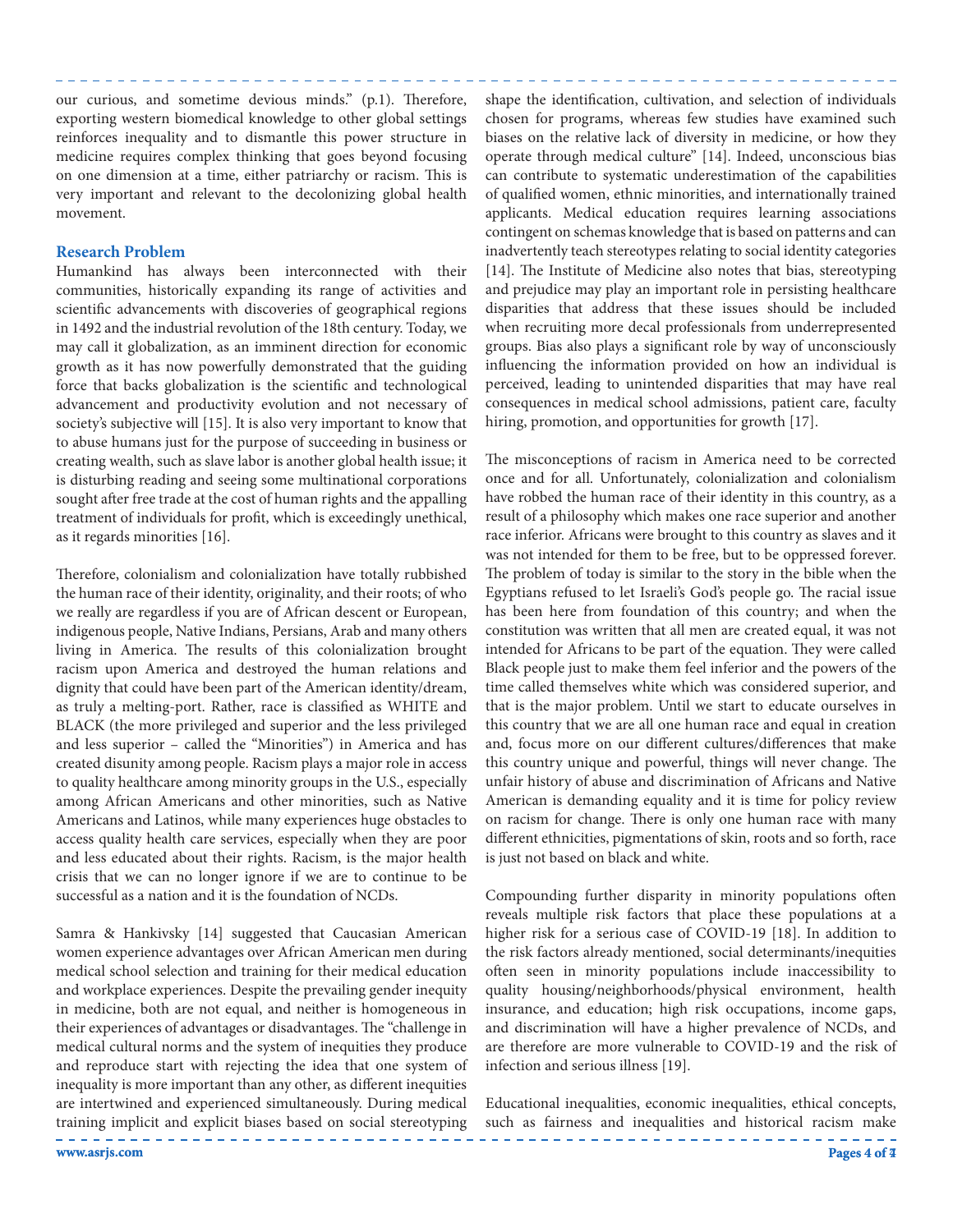minorities skeptical of the COVID-19 vaccine, as the anti-vaccine groups are deliberately targeting specific ethnic groups as a result of the past Orthodox Jewish community, where inflammatory language was used in New York and comparing vaccines to the Holocaust that caused the Orthodox Jewish community in New York to stop vaccinating their kids, which landed 18 kids in the ICU; or consider the Tuskegee experiment that left many African Americans dead. Therefore, what is needed, is to find ways to eradicate these kinds of activities that jeopardize minorities' trust in the system. Effective communication is needed to champion trust in the community, especially in the minority's community that has vaccine hesitancy. Scientists really need to participate in effective communication through social media and building an effective communication program that will target and dispel all negativity in minority's communities. According to Raghunandan [20], to prevent misleading information, effective communication helps set the record straight for a better understanding of science's impact on the everyday lives of individuals and communities. Therefore, effective communication is the process of effectively relaying the facts and findings from scientific studies to other scientists and non-experts in general.

### **Methodology**

This research is established through different methods by searching several databases and conducting a backward and forward search in relevant studies, research, articles and previous reviews, as related to the subject topic. Given that there were several studies and reports, integrative best-evidence synthesis rather than a metaanalysis became the premise for this study [21]. A best-evidence synthesis identifies studies using explicit inclusion criteria and reports on effect sample sizes, while also reporting on key themes. In conclusion, a systematic review of empirical studies examining the relationship between minority access to quality health care and their economic status. This review was conducted in three phases as (a) title and abstract search, (b) full text review, and (c) data extraction and literature synthesis. The part of research reported here examines health crisis among minorities in studies by several researcher's privileged data that was possible to observe through scientific study. The analysis focused on a sensory portrait of minority engagements in vaccine trials and trust in vaccinations due to prior experiences that end badly and are associated with NCDs.

### **Findings and Discussion**

It is evident that most likely, this COVID-19 global pandemic will not end soon, unless there is a rigorous roll-out of vaccines that will protect against severe diseases/NCDs and preferably drive herd immunity. Wouters et al., [22] stated in their original policy report, based on data from a 32-country survey (n=26, 758) on potential acceptance of COVID-19 vaccines that was conducted from October to December, 2020, "Vaccine acceptance was highest in Vietnam (98%), India (91%), China (91%), Denmark (87%), and South Korea (87%), and lowest in Serbia (38%), Croatia (41%), France (44%), Lebanon (44%), and Paraguay (51%)" (p.1). The key for success, as research as indicated, would be the development

**www.asrjs.com Pages 5 of 7**

of a new mechanism to ensure the affordability and sustainable financing of COVID-19 vaccines among minority populations, and in other low-income and middle-income countries, which are home to about 85% of the global population and which may lack the resources to buy adequate quantities of vaccines. Especially in highincome countries, it is important to ensure access to COVID-19 vaccines for the poor and the marginalized populations.

For noncommunicable diseases, such has cardiovascular diseases, cancer, diabetes, chronic respiratory diseases, chronic kidney disease, oral health conditions and others, it has been determined to be difficult and critical to monitor for side-effects or interactions of medicines, if affected with COVID-19 and making some of the NCDs more difficult to recognize. According to the WHO [23] report, off-label use of medicines to treat COVID-19, such as antiretroviral drugs typically used to treat HIV infection or chloroquine, may have cardiovascular side-effects. Additionally, misinformation about NCD medicines and their impact on COVID-19 susceptibility or outcome needs to be addressed and corrected. It is also reported that people with cardiovascular disease (CVD) or diabetes, as well as those with CVD risk factors, such as hypertension and obesity, are at increased risk of severe disease and death from COVID-19, and this poor prognosis seems to be heightened with advanced age. In this subgroup, early clinical evaluation is warranted for any suspect symptoms. Overall, reinforcement of health-promoting behaviors for both children and adults with NCDs are important to maintain population-level interventions for tobacco and alcohol control, diet and physical activity; others such as regulatory and fiscal measures relating to food, alcohol, and tobacco, including implementation of the WHO Framework Convention on Tobacco Control and other WHO recommendations. Overall, COVID-19 can negatively impact NCD outcomes for children and adults through several pathways, such as the higher susceptibility to COVID-19 infection and higher case fatality rates among people with NCDs. It may also delay in diagnosis of NCDs, resulting in more advanced disease stages; incomplete or interrupted therapy (treatment, rehabilitation, palliation) of NCDs; and increases in behavioral risk factors, such as physical inactivity and increased use of harmful substances (2020).

Throughout the course of the COVID-19 outbreak, it is also important to compare changes in utilization and delivery across different types of services at national and subnational levels. This includes comparing utilization of different service-delivery platforms (such as outpatient, inpatient, emergency care and outreach services), as well as program-specific services (such as for reproductive, maternal, newborn, child, adolescent and ageing needs, nutrition, immunization, communicable diseases, noncommunicable diseases and mental health). The use of and capacity to deliver certain services may be affected differently throughout the course of the outbreak and may recover towards normalcy at different rates and points in time, as the outbreak continues to wax and wane. A crosscutting approach that tracks health service use across the health system provides necessary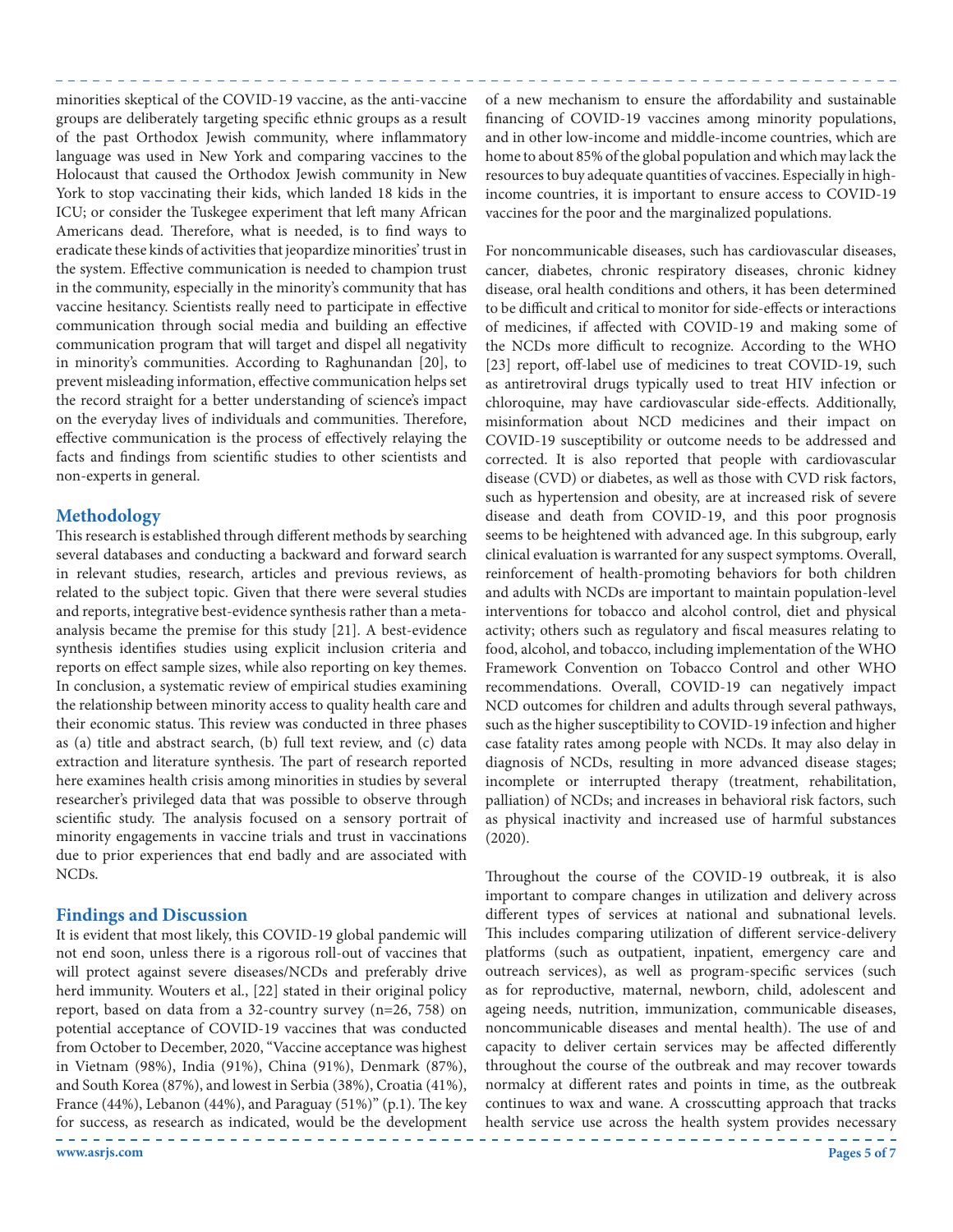information to iterate and implement mitigation actions for the continuity of services that people will need over time.

COVID Data Tracker information reported by CDC (2021), indicated that race and ethnicity represent about 55% of the people who received at least one dose of the vaccine, and this group was comprised of about 63% whites, 9% Hispanics, 6% African Americans, 5% Asians and 2% were American Indians or Alaska Natives; less than 1% were Native Hawaiians or Pacific Islanders. Those who reported multiple or other race were about 14% according to the CDC report. The data also reported findings based on gender. Also, data from 41,977,401 people with 1 or more doses administered, gender data was available for 38,251,769 (91.1%) people with one or more doses administered. The percent of females was 58.7%% (22,440,722), compared with males who were 41.3% (15,811,047) respectfully of people vaccinated. For those people with 2 doses administered, data was provided from 17,039,118 with two doses administered reporting gender responses for about 15,446,254 (90.7%) people. About 61.7% (9,529,770) were female compared to 38.3% (5,916,484) who were male. Data was collected from 41,977,401 people with 1 or more doses administered. Gender data was available for 38,251,769 (91.1%) people with 1 or more doses administered. With a total count of 22,440,722 (58.7%) report for female, while the male was 41.3% with total count of 15,811,047 reported. Data from 17,039,118 people with 2 doses administered, this data included gender information was available for 15,446,254 (90.7%) people with 2 doses administered. The total count of 9,529,770 was comprised of 617% female and of 5,916,484 the male counts was only 38.3%. Therefore, preventing racial disparities in the uptake of COVID-19 vaccines will be important to help mitigate the disproportionate impacts of the virus for minority populations and prevent the widening racial health disparities going forward. Moreover, reaching high vaccination rates across individuals and communities will be key for achieving broader population immunity through a vaccine (CDC, 2021).

# **Conclusion**

In other to address inequity properly, more qualitative studies are needed to examine experiences of those marginalized and how their experiences are shaped by the intersection of race, gender, class, disability, or any other factors that could create health inequities and inequalities in the system that are amplified by medical care. According to Samra & Hankivsky [14], social diversity in medical recruitment and faculty composition can prove very important and lead to promoting inclusion for those historically known to be marginalized while recruitment of under-represented groups can also help to reduce health disparities.

According to Reitsma, et el., at the current pace of vaccinations at about 65% of individuals ages 12 and older would be at least partially vaccinated by July 4th, while the rates would be lower for Hispanic Americans and for African Americans. It is reported that Asian Americans are the only group estimated to exceed a 70% vaccination rate, while Caucasian Americans (66%) and Hispanic Americans (63%) will fall below reaching this level. African

Americans will comprise about half (51%) who will have received at least one COVID-19 vaccine dose by July 4th 2021, as based on current trends. If the current pace of vaccination continues, Hispanic Americans nationally will reach a 70% threshold by the end of July and Caucasian Americans will reach this threshold by early August. However, African Americans will still not have reached this coverage level by the beginning of September. Hispanic Americans are projected to reach 70% coverage faster than Caucasian American people despite having a lower rate of vaccination as of July 4, because their recent pace of vaccinations has been faster than Caucasian Americans. If the pace of new vaccinations continues to slow even further, disparities between groups in achieving progress toward coverage goals will persist. The slowdown of 25% would mean that, overall, the share of those ages 12 and older estimated to have received at least one COVID-19 vaccine dose will drop from 65% to 64%.

Asian Americans will still reach a 70% coverage rate, coverage among Caucasian Americans would remain below this threshold, with 65% receiving at least one dose, and there will be larger gaps for Hispanics and African Americans, with 61% and 50% receiving at least one dose by July 4, respectively. These patterns play out at the state level, as well.

The WHO report identified several entry points for tackling health inequalities and possible interventions and a framework for CVD and it is equally applicable to other NCDs; such as enabling all health care providers (including non-governmental organizations (NG)s) and private and non-profit providers to address NCDs and harness the potential of a wide array of other services to deal with these conditions. Significantly, there is a need to improve efficiency of service delivery to increase coverage of NCD intervention, linking NCD services with other disease-specific programs; develop innovative, effective, and integrated models of long-term care for people with NCDs, connecting community-based services with primary care and other health services. Finally, quality assurance and improvement for NCDs must be established for prevention and management (such as the use of evidence-based guidelines, treatment protocols, and management tools). Tackling inequalities in health and the broad range of social, economic, cultural, and environmental determinants contributing to these inequalities is paramount, as many of the courses leading to inequities are socially produced which gives grounds for optimism that can be prevented. It is urgent and the need is now to improve daily living conditions, tackle the inequitable distribution of power, funding of programs, and providing adequate resources; and measuring and understanding the problem and assessing the impact of action. So, these are highlights of multi-sectoral, wholegovernment approach to reducing health inequities is important. Therefore, it is determined that the modification of pre-pandemic prevention and control strategies of NCDs, when in the face of the concurrent health crisis, can ease the burden and severity of collateral challenges from any pandemic and future health crises and aid in lowering the rates of morbidity and mortality among the minority populations.